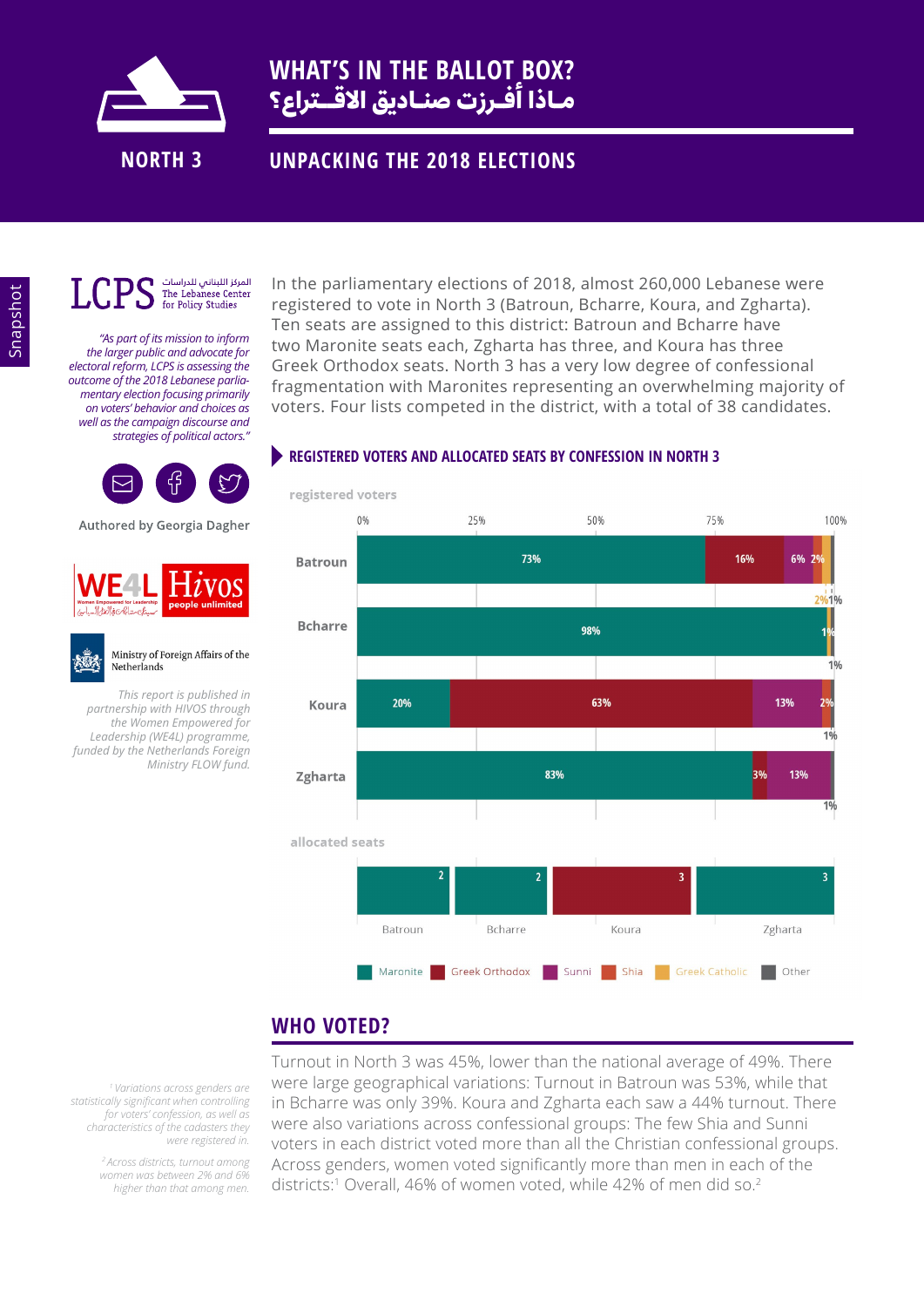#### **WHO WON?**

The race in North 3 was highly competitive, with three of the four competing lists winning seats. A list formed by Marada and the Syrian Social Nationalist Party (SSNP) won 36% of the votes and four seats: Two in Zgharta, obtained by Tony Frangieh and Istfan Douaihy (both Marada), and two in Koura, obtained by Fayez Ghosn (Marada) and Salim Saadeh (SSNP). The second list, formed by the Lebanese Forces (LF) and Kataeb won three seats with 33% of the votes: One in Batroun, obtained by Fadi Saad, and both seats in Bcharre obtained by Sethrida Geagea and Joseph Ishac (all LF). The third winning list, formed by the Free Patriotic Movement (FPM) and Independence Movement (IM), won the three remaining seats with 29% of votes: The remaining seats in Batroun, won by Gebran Bassil (FPM), Zgharta, won by Michel Moawad (IM), and Koura, won by Georges Atallah (FPM).

#### **WHO WERE THE MAIN WINNERS AND LOSERS OF THE ELECTORAL SYSTEM?**

Due to the mixed proportional representation system, candidates who receive the highest number of votes do not always win. Under a fully representative system, Atallah (FPM), who won his seat in Koura with slightly less than 3,400 votes, would lose to Fadi Karam (LF), who lost despite receiving over twice as many votes (over 7,800 votes).

### **HOW DID EACH LIST PERFORM IN EACH DISTRICT?**

There were large geographical variations in the success of each list: The LF-Kataeb and FPM-IM lists captured the highest share of votes in Batroun, the LF-Kataeb list an overwhelming majority of the votes in Bcharre, and Marada-SSNP the majority in Zgharta. Votes in Koura were more fragmented between different lists, although the Marada-SSNP list captured the highest share. Each list had its own stronghold: Nearly the majority of the votes obtained by Marada-SSNP came from voters in Zgharta, due to the high support for Frangieh. Although all other lists obtained their highest share of votes in Batroun, the LF-Kataeb list was the only one that received a high share of its votes in Bcharre, due to the higher popularity of both Geagea and Ishac. Regarding the FPM-IM list, the high support obtained from Batroun voters was driven by Bassil, while that from Zgharta voters was driven by Moawad.



#### **VOTES OBTAINED BY EACH LIST FROM EACH DISTRICT IN NORTH 3**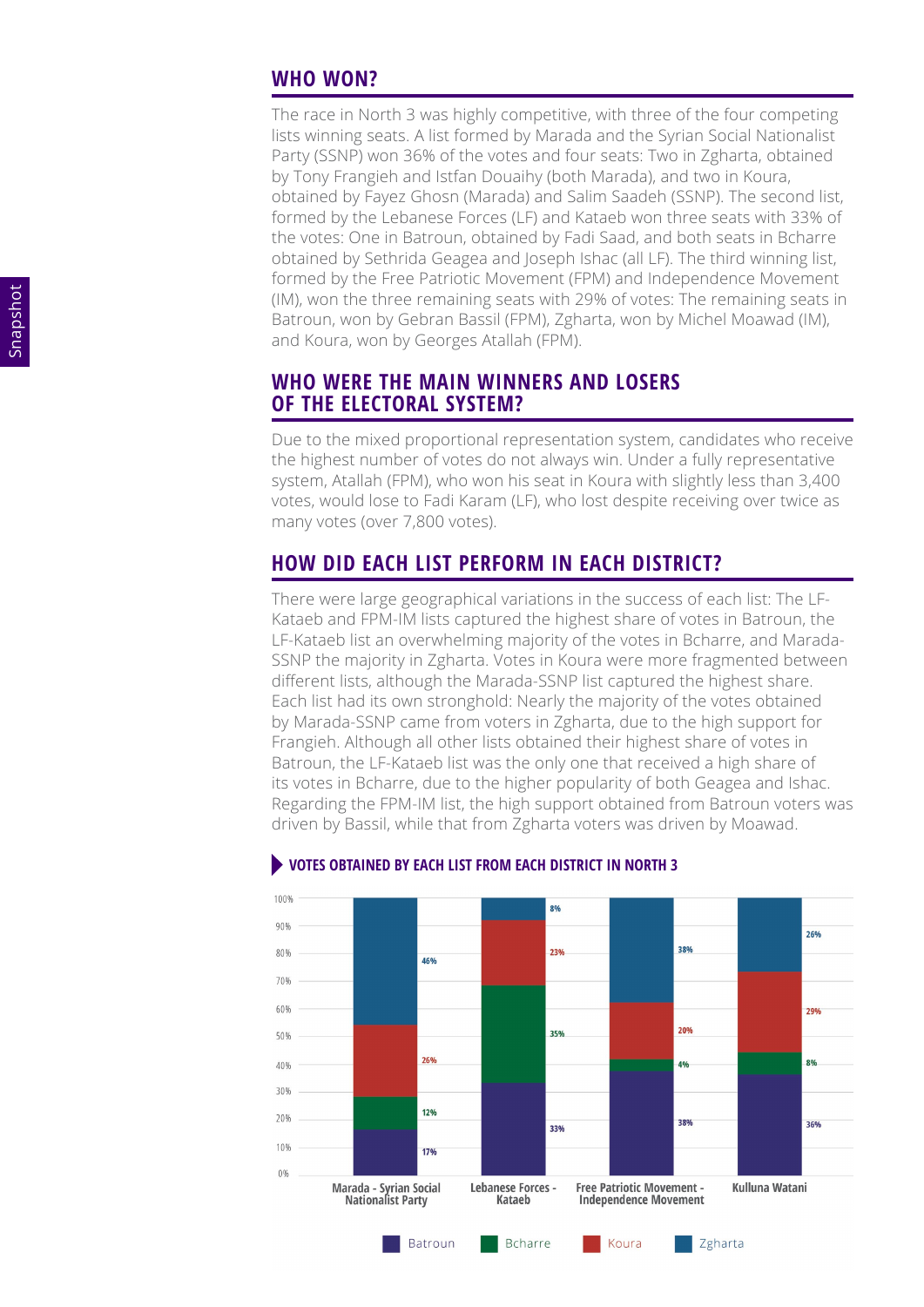#### **HOW DID WOMEN CANDIDATES PERFORM?**

There were five women candidates in North 3, who obtained 7% of votes overall (8,338 votes). Geagea won her seat with 6% of the votes (6,677 votes), and in Bcharre, where she ran, she obtained 36%. Although a slightly higher share of men (39%) voted for her, compared to women (38%), the number of votes Geagea obtained from women were much higher (over 360 votes). In Batroun, one woman candidate, Layal Bou Moussa (Kulluna Watani), managed to obtain a significant share of votes (3%, 952 votes). The other women were much less successful, winning less than 2% of votes each.

## **HOW DID EMERGING POLITICAL GROUPS PERFORM?**

Kulluna Watani, a list formed by emerging political groups, received less than 3% of votes in North 3 (3,160 votes). The list was more successful in Batroun and Koura, due to the higher success of Bou Moussa (Batroun) and Fadwa Nassif and Bassam Ghantous (both Koura), who, altogether, obtained nearly 70% of the votes that went to the list. Among those who voted for Kulluna Watani, women tended to vote more for women candidates on the list, compared to men.

### **WERE THERE SIGNS OF IRREGULARITIES?**

There are some signs of fraud from the LF-Kataeb list in Batroun and from the FPM-IM list in Koura. In regular elections, votes for a list or party should not significantly vary between polling stations that had very low, normal, or very high turnouts, $3$  and as previous evidence suggests, a party benefiting from very high turnouts may point at vote buying.4 Looking at votes for each list shows that LF-Kataeb in Batroun, and FPM-IM in Koura, performed significantly better in polling stations that had abnormal turnout rates, which may suggest pressure to vote through vote buying, although it could be due to their more effective mobilization of voters. These results could also point at ballot stuffing as adding ballots for a list would increase both turnouts and votes for this list. One way to detect ballot stuffing is to look at the distribution in the last digits of votes for a list. Normally, if there was a lack of fraud, this distribution of last digits should be uniform, i.e. each last digit should have an equal chance to appear (10%).<sup>5</sup> In Batroun, the last digits of votes for LF-Kataeb diverged from the uniform line, while in Koura, the last digits in the number of votes for FPM-IM diverged from the uniform line, suggesting potential manipulations in the vote count. This provides some suggestive evidence of fraud to the benefit of LF-Kataeb in Batroun and FPM-IM in Koura.

*<sup>3</sup>Myagkov, M., P.C. Ordeshook, and D. Shakin. 2009. "The Forensics of Election Fraud." Cambridge University Press.*

*<sup>4</sup>Larreguy, H. A., J. C. Marshall, and P. Querubin. 2016. "Parties, Brokers, and Voter Mobilization: How Turnout Buying Depends Upon the Party's Capacity to Monitor Brokers." American Political Science Review, 110(1): 160-179.*

*<sup>5</sup>Beber, B. and A. Scacco. 2012. "What the Numbers Say: A Digit-Based Test for Election Fraud." Political Analysis, 20(2): 211-234.*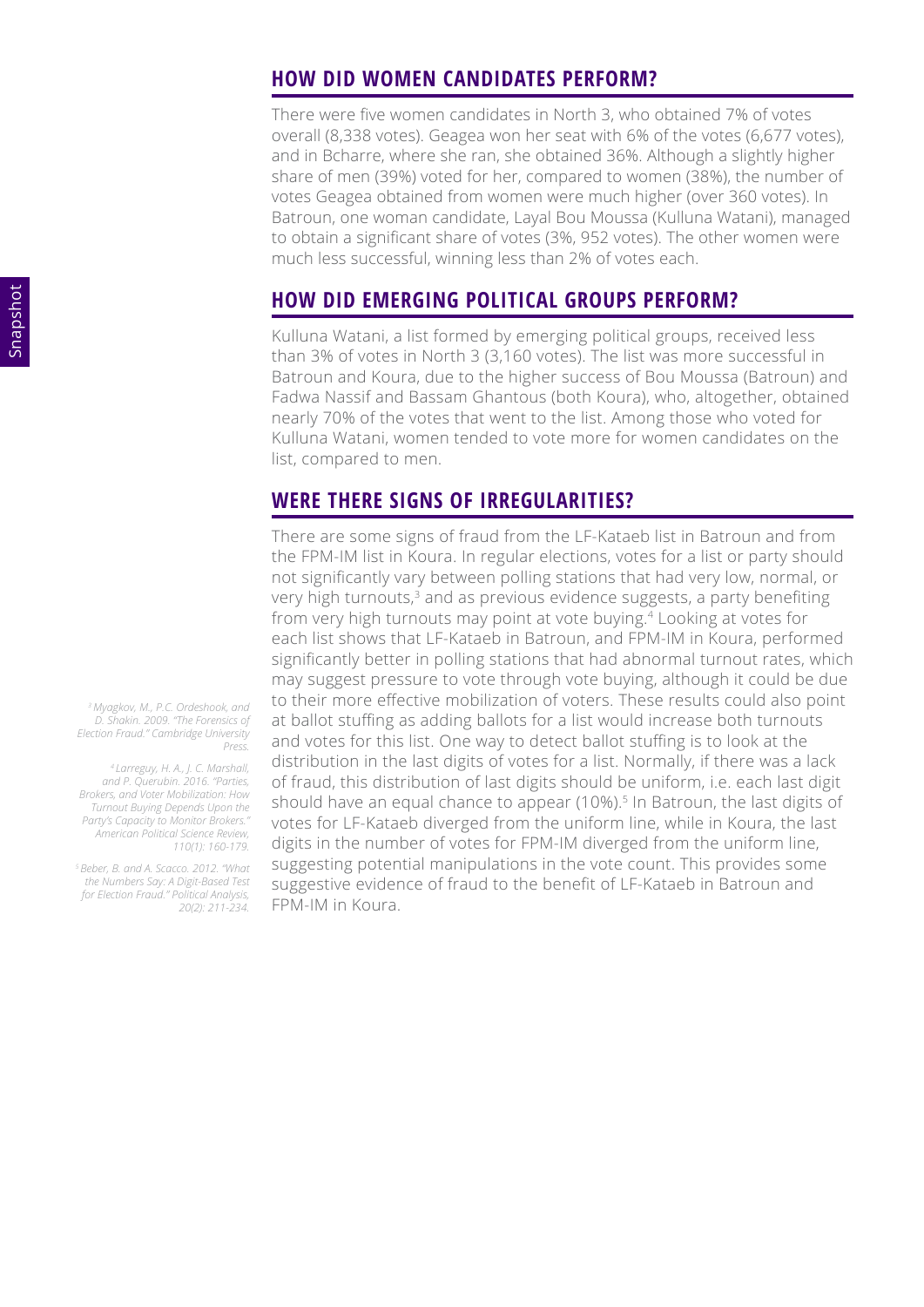

 **تحــليل انتخـــابـــات عــــام ٢٠١٨ الشمال الثالثة**

المركز اللبناني للدراسات<br>The Lebanese Center The Lebanese Center The Lebanese Cent

في إطار مهمته التي تنطوي عىل إطالع الجمهور الواسع والدعوة للإصلاحات الانتخابية، عمد المركز اللبناني للدراسات إىل تقييم نتائج االنتخابات البرلمانية اللبنانية التي جرت في العام ٢٠١٨، حيث تم التركيز بشكّل أساسي عىل سلوك الناخبين وخياراتهم، كما وعىل الخطاب المعتمد في الحملات الانتخابية .<br>والاستراتيجيات التي اتبعتها الجهات السياسية.



 **تأليف جورجيا داغر**





ينشر هذا التقرير بالشراكة مع هيفوس ضمن مشروع تمكين المرأة من أجل القيادة (WE4L)، بتمويل من صندوق تمويل القيادة والفرص للنساء )FLOW )التابع لوزارة الخارجية الهولندية.

في انتخابات ٢٠١٨ النيابيّة، بلغ عدد المسجّلين على لوائح الشطب في دائرة الشمال الثالثة (البترون، بشري، الكورة وزغرتا**(** حوالي 260 ّ ألف مواطن لبناني. تم تخصيص عشرة مقاعد لهذه الدائرة**:** مقعدين مارونيين لكلّ من البترون وبشري وثلاثة مقاعد لزغرتا وثلاثة مقاعد روم أرثوذكس للكورة. مستوى التنوع الطائفي في دائرة الشمال الثالثة متدنٍ جدّاً مع تمثيل الموارنة الأغلبية العارمة من . الناخبين. تنافست أربع لوائح في هذه الدائرة وبلغ مجموع المرشحين 38 مرشحا ً

#### **َ الناخبون المسجلون والمقاعد المخصصة لكل طائفة في دائرة الشمال الثالثة**



## **من شارك في االقتراع؟**

كانت نسبة الإقبال على الاقتراع في دائرة الشمال الثالثة ٤٥٪ وهي أقل من متوسّط نسبة الاقتراع على المستوى الوطني البالغ ٤٩٪. وسُجّلت تفاوتات جغرافية كبيرة**:** كانت نسبة الإقبال على التصويت في البترون ٥٣٪ فيما بلغت في بشري ٣٩٪ فقط. وسجّلت كلّ من الكورة وزغرتا نسبة إقبال بلغت ٤٤٪. ولوحظت تفاوتات أيضاً عبر الطوائف**:** لقد جاءت مشاركة العدد القليل من الناخبين الشيعة والسنّة في كلّ قضاء أكبر من مشاركة كافّة الطوائف المسيحية. وبحسب نوع الجنس، كان إقبال النساء على التصويت أكبر بكثير من الرجال في كلّ من الأقضية.' وبشكل عام، بلغت نسبة مشاركة النساء ٤٦٪ مقابل 2 %42 من الرجال.

1 تباينات بني الجنسني ذات داللة إحصائية عند مراقبة طائفة الناخبني وخصائص المناطق العقارية المسجلني فيها، من قبيل التنوع الطائفي والنمو الاقتصادي.

2 عرب األقضية، كانت نسبة مشاركة النساء يف الاقتراع أعلى بـ٢ إلى ٦٪ مقارنة بالرجال.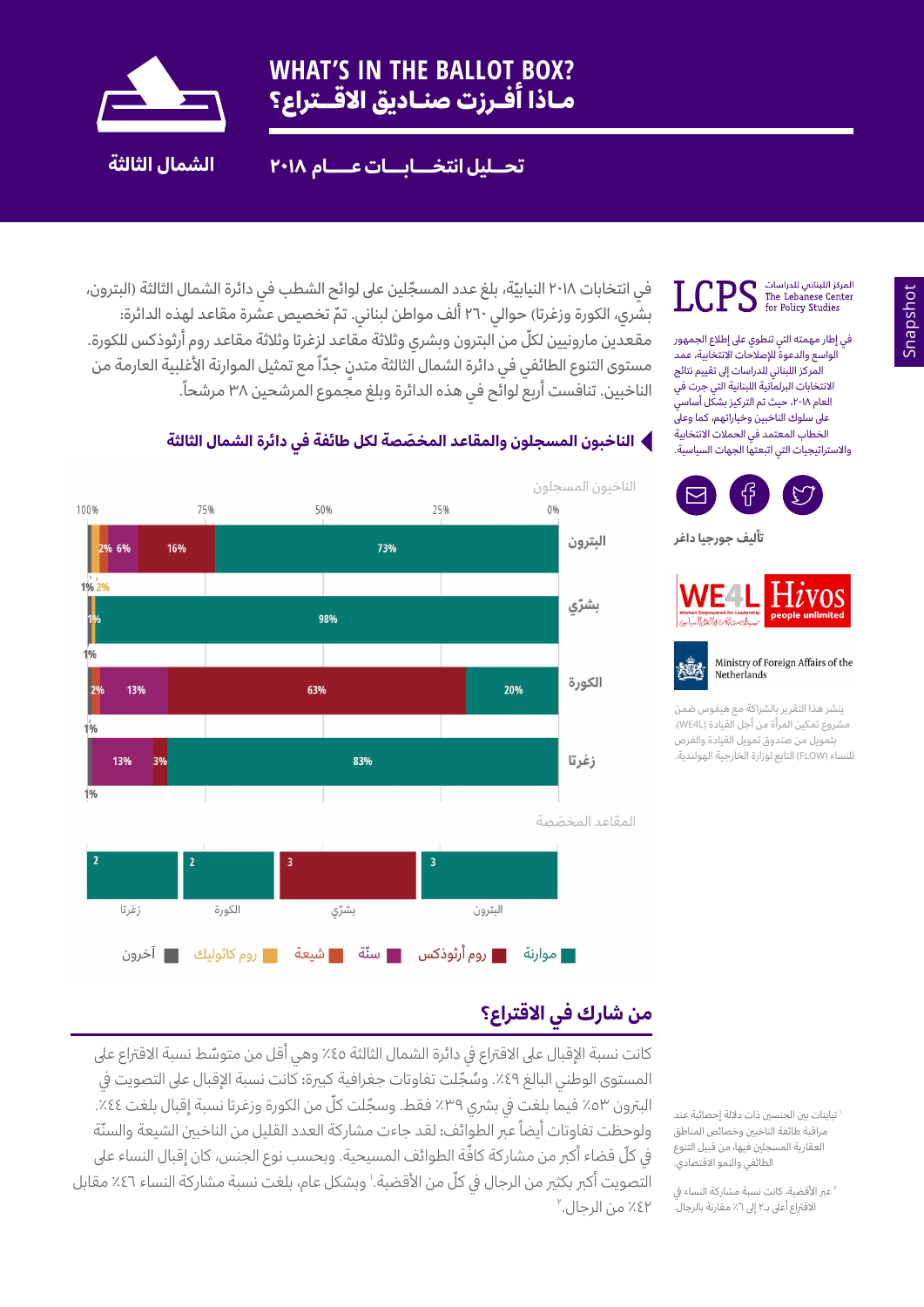# **من فاز في االنتخابات؟**

كان السباق في دائرة الشمال الثالثة شديد المنافسة مع فوز ثلاث لوائح من أصل أربع لوائح متنافسة بمقاعد. نالت اللائحة المشكّلة من تيّار المردة والحزب السوري القومي الاجتماعي نسبة ٣٦٪ من ֧֖֖֖֚֚֚֚֚֝<br>֧֚֝<br>֧֚֝ الأصوات وفازت بأربعة مقاعد**:** مقعدين في زغرتا من نصيب طوني فرنجية واسطفان الدويهي (كلاهما من تيّار المردة) ومقعدين في الكورة من نصيب فايز غصن (المردة) وسليم سعادة (الحزب السوري القومي الاجتماعي). أمّا اللائحة الثانية، المشكّلة من القوّات اللبنانية والكتائب فنالت ٣٣٪ من الأصوات ֧֖֖֖֚֚֚֚֝<br>֧֚֝<br>֧֝ وفازت بثلاثة مقاعد**:** مقعد في البترون من نصيب فادي سعد والمقعدين في بشري لصالح ستريدا جعجع وجوزيف إسحاق (جميعهم قوّات لبنانية). وبالنسبة للائحة الفائزة الثالثة، المشكّلة من التيّار ֧֖֖֖֖֖֧֚֚֚֚֚֚֚֚֚֚֚֚֚֚֚֚֚֚֚֝֝<u>֓</u><br>֧֩֩֩֩ الوطني الحرّ والحركة المستقلة فقد فازت بالمقا*ع*د الثلاثة الباقية مع نيلها نسبة ٢٩٪ من الأصوات**:** ֧֖֚֚֝֟֟֓֝֬ وفاز بباقي المقاعد الثلاثة، في البترون جبران باسيل (التيّار الوطني الحرّ) وفي زغرتا، ميشال معوّض ֧֖֖֖֖֚֚֚֚֚֚֚֚֚֚֚֝֝<br>֧֚֚֝ . (الحركة المستقلة) وفي الكورة، جورج عطاﷲ (التيّار الوطني الحرّ) ֧֦֦֧֦֚֚֞֝֝֝֝֬<br>֧֪֪֪֪֪֪֚֝֝֝֝֝ ֧֦֧֖֖֖֖֖֖֧֚֚֚֚֚֚֝֟֓֕֝֬<u>֚</u><br>֧֩֩֩֘

## **من هم الرابحون والخاسرون الرئيسيون في هذا النظام االنتخابي؟**

بسبب نظام التمثيل النسبي المختلط، ليس المرشح الفائز دائماً من ينال العدد الأعلى من الأصوات. في ً إطار نظام تمثيل نسبي مطلق، كان ليخسر عطاالله (التيّار الوطني الحرّ) الذي فاز بمقعده في الكورة بعدد ֧֖֖֖֖֚֚֚֚֚֚֚֚֚֚֚֝֝<br>֧֚֚֝ ֧֧֖֖֖֖֖֖֖֖֖֧֚֚֚֚֚֚֚֚֚֚֚֝֟֓֓֝֬<u>֟</u><br>֧֧֩֩֩֩֩֓֝֓֝ يقلّ قليلاً عن ٣٤٠٠ صوتٍ، أمام فادي كرم (القوّات اللبنانية) الذي خسر رغم نيله ما يزيد على ضعف هذا . العدد من الأصوات (أكثر من ۷۸۰۰ صوت)

# **ّ كيف كان أداء كل ّ الئحة في كل قضاء؟**

كانت هناك تفاوتات جغرافية كبيرة في نجاح كلّ لائحة**:** لقد استحوذت لائحتا القوّات اللبنانية-الكتائب والتيّار الوطني الحرّ-الحركة المستقلة على النصيب الأعلى من الأصوات في البترون، ونالت لائحة القوّات ֢֖֦֧֚֚<u>֓</u> اللبنانية-الكتائب الأغلبية العارمة من الأصوات في بشري فيما حازت لائحة المردة-الحزب السوري القومي الاجتماعي على أغلبية أصوات الناخبين في زغرتا. أتت الأصوات في الكورة أكثر انقساماً بين مختلف اللوائح ً رغم استحواذ لائحة المردة- الحزب السوري القومي الاجتماعي على الحصّة الأكبر من الأصوات. كان لكلّ لائحة معقلها**:** فمعظم الأصوات التي نالتها لائحة المردة- الحزب السوري القومي الاجتماعي أتت من الناخبين في زغرتا بسبب الدعم الكبير لفرنجية. ورغم حصول كافة اللوائح الأخرى على الحصة الأعلى من الأصوات في البترون، فإنّ لائحة القوّات اللبنانية- الكتائب هي اللائحة الوحيدة التي حازت على نصيب عالٍ من الأصوات في بشري، وذلك بسبب الشعبية الأعلى التي يتمتع بها كلّ من جعجع وإسحاق في هذا القضاء. وبالنسبة للائحة التيّار الوطني الحرّ-الحركة المستقلة، فإنّ الدعم العالي الذي تلقته من ֖֚֚֚֚֡<br>֧֚֚֚֚֚֝֝<br>֧֚֚֝ ناخبي البترون يحرّكه باسيل فيما أساس دعم ناخبي زغرتا هو معوّض. ֦֦֖֖֖֖֖֖֦֦֚֚֚֚֚֚֝֟֘֝֬֝֓֞֟֘<u>֛</u>